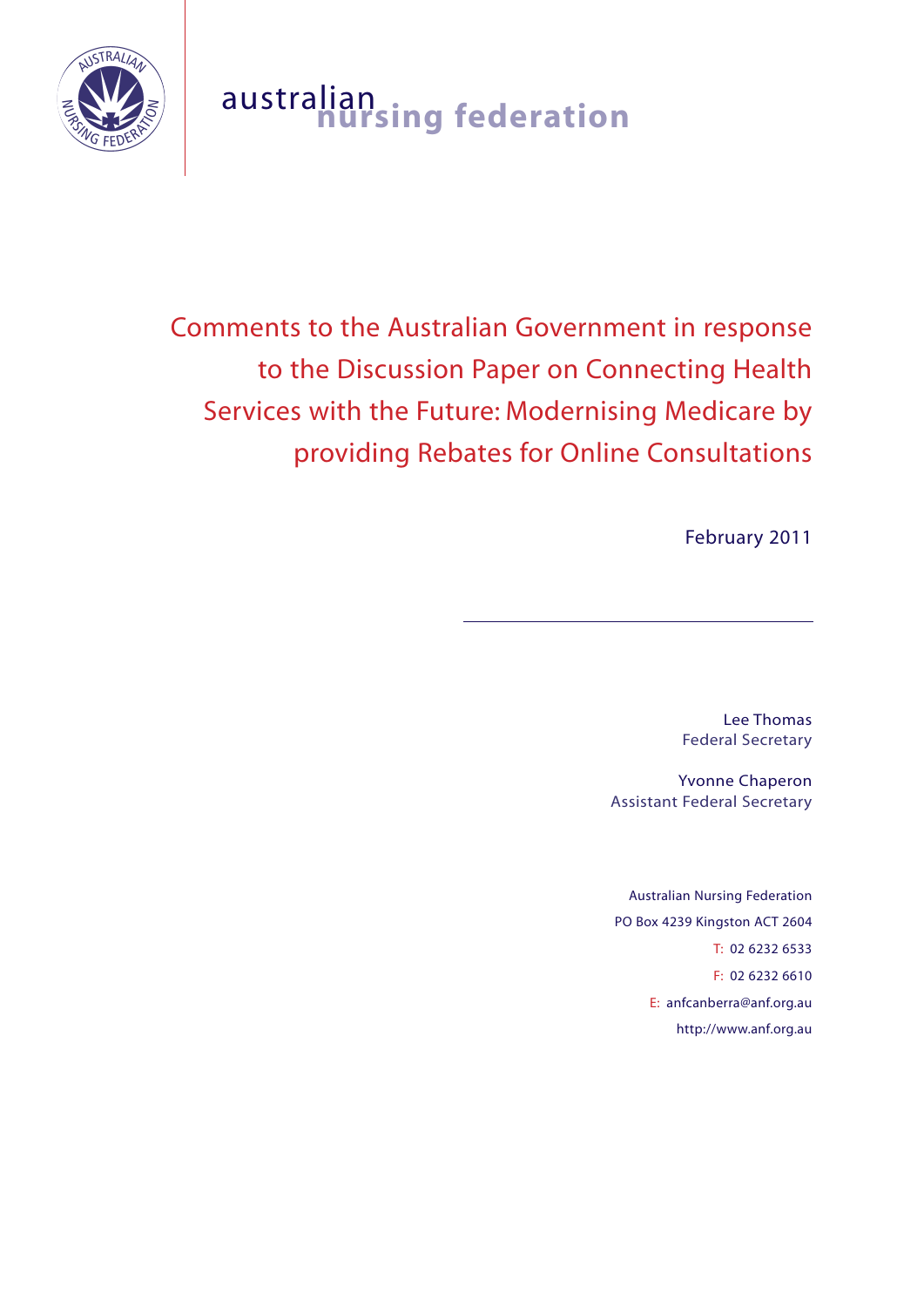### 1. Introduction

Established in 1924, the Australian Nursing Federation (ANF) is the national union for nurses and midwives, with Branches in each State and Territory of Australia.

The ANF is the largest professional and industrial organisation in Australia, with a membership of over 196,000 nurses, midwives and assistants in nursing. Members are employed in a wide range of settings in urban, regional, rural and remote locations, in both the public and private sectors.

The core business of the ANF is the professional and industrial representation of our members and of the professions of nursing and midwifery.

The ANF participates in the development of policy relating to nurses, midwives and assistants in nursing on issues such as: practice, professionalism, regulation, health and aged care, community services, veterans' affairs, education, training, workforce, safety and quality, socio-economic welfare, occupational health and safety, industrial relations, social justice, human rights, immigration and migration, foreign affairs and law reform.

# 2. Preface

The ANF welcomes the opportunity to respond to the invitation from the Australian Government to provide comment on the discussion paper *Connecting Health Services with the Future: Modernising Medicare by Providing Rebates for Online Consultations*. We support the Government's decision to fund online consultations including the required support and infrastructure. The discussion paper focuses on the importance of the role of medical specialists and general practitioners in the design and implementation of this proposal. It is, however, essential that nurses and midwives are involved in this consultation phase as the success of this initiative will depend largely on their input and support.

Australia has a major challenge to deliver effective, equitable health care everywhere for everyone. In order for this to be achieved, approaches to health care delivery and funding needs to be flexible.

Action to address the poorer health outcomes of people living in rural and remote Australia is long overdue. Health outcomes are worse for rural Australians and generally the distribution of the health workforce is biased toward urban and larger regional centers.

Poor access to health services, costs of travel to services, limited availability in the range of services, and the physical challenges of life outside metropolitan areas all contribute to the morbidity and mortality statistics that characterise Australian rural and remote populations.

Measures to improve the engagement and input from consumers of health care must include investment in innovations such as telehealth, e-health, and other means of providing information, support and access to primary health care services. It is especially important to make these measures and primary health care teams available to people disadvantaged by geographic, socio-economic, or cultural isolation, health status and disability, to minimise this isolation and maximise their capacity to maintain or restore their health.<sup>1</sup>

Australian Nursing Federation | Comments to the Australian Government in response to the Discussion Paper on Connecting Health Services with the Future: Modernising Medicare by providing Rebates for Online Consultations - February 2011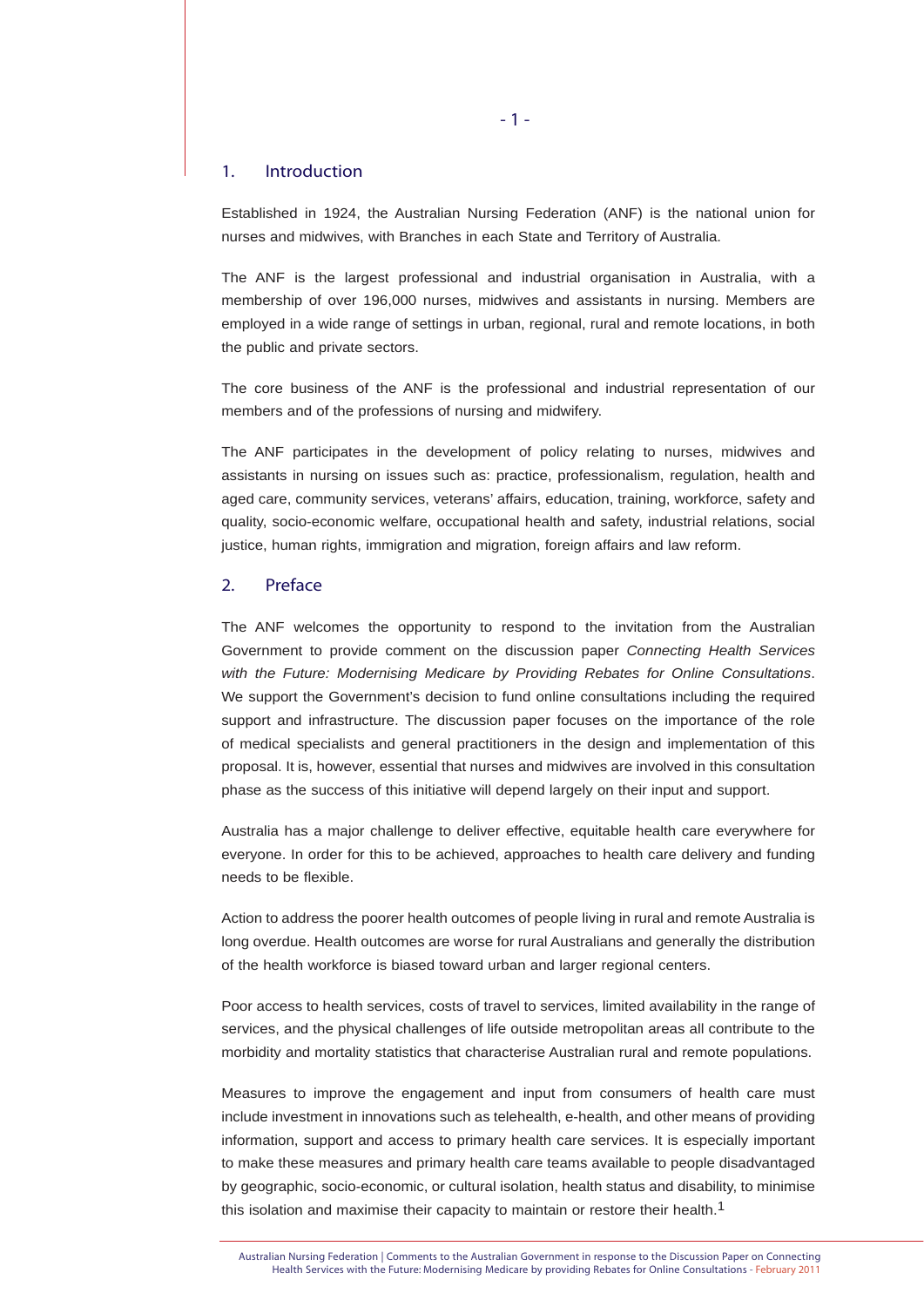Nurses and midwives together form the largest health professional group in Australia, 2,3 providing health care to people throughout their lifespan, and across all geographical areas of Australia. They practice in: homes, schools, communities, general practice, local councils, industry, offshore territories, aged care, retrieval services, rural and remote communities, Aboriginal and Torres Strait Islander health services, hospitals, the armed forces, universities, mental health facilities, statutory authorities, general businesses, and professional organisations.

The nursing and midwifery workforce is currently an underutilised resource in the primary health care arena. This is due either to restrictions on scope of practice or lack of recognition of the role and function of nurses and midwives. The ANF considers that there needs to be a much better utilisation of the nursing and midwifery workforce in order to ensure appropriate services for all geographical areas and population groups. Nurses tend to be the largest health care professional group across geographical areas – and in fact may often be the only health care professional in remote areas. The Australian Government's Productivity Commission Research Report *Australia's Health Workforce*4 provides a stark revelation of the fact that, unlike all other health professionals, nursing and midwifery numbers remain fairly constant relative to population for communities located further away from the major cities. While nurses and midwives in all areas can and do provide primary health care, the clinical support, health promotion and prevention component of that care must often be minimalised due to lack of funding support and recognition of its importance.

Nurses and midwives play a central role in most areas of the Australian health care system which access MBS funding. In particular, two areas of growth for nurses and midwives relevant to MBS funding are: the 2009/10 Federal Budget initiative enabling Nurse Practitioners and eligible midwives to gain access to MBS rebates for their clients; and, the steady increase in numbers of nurses and midwives employed in the general practice environment since Federal Government incentive funding to do so, in the 2000/01 Federal Budget.

As members of self-regulated health professions, nurses and midwives are autonomous providers of nursing and midwifery care as legislated under the *Health Practitioner Regulation National Law Bill 2009* and regulated in accordance with the Australian Health Practitioner Regulation Agency by the Nursing and Midwifery Board of Australia. This means that they have independent authority to act within their scope of practice and they are accountable for their own clinical decision-making and the outcomes of their actions when providing health care.

Primary health care nursing and midwifery roles include registered and enrolled nurses, midwives and nurse practitioners working as: maternal and child health nurses, general practice nurses, community health nurses, school nurses, occupational health nurses, rural nurses, remote area nurses, women's health nurses, men's health nurses, sexual health nurses, and mental health nurses.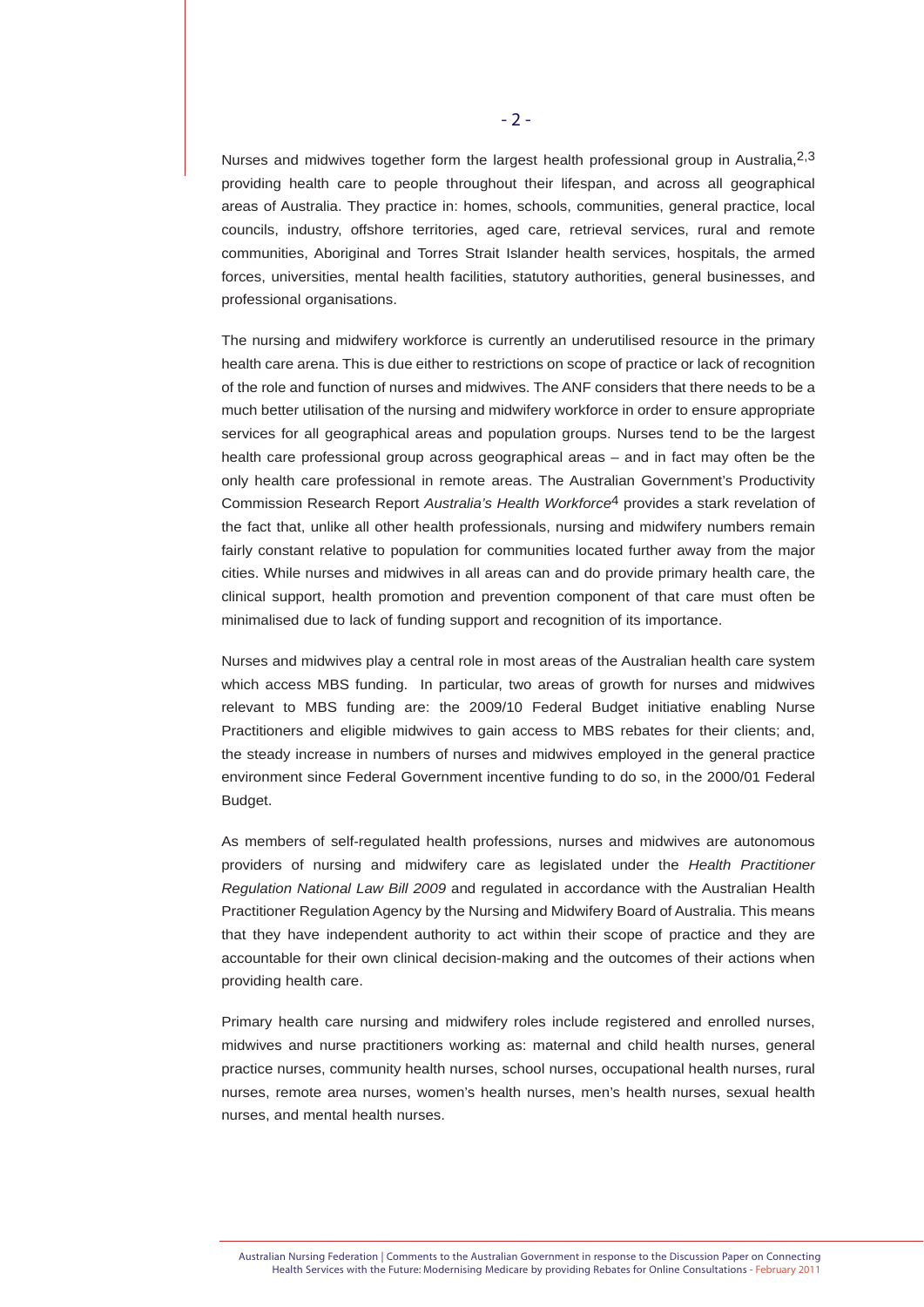There are currently in excess of 27,000 nurses and midwives in Australia employed in a variety of the above mentioned roles providing health care for the community across the lifespan within a primary health care setting.<sup>5</sup> However, it should be noted that data collection with regard to these roles is inadequate and actual numbers may be greater.

## Practice nurses

A practice nurse is either a registered or an enrolled nurse employed by, or otherwise retained by, a General Practice. There are now approximately 9000 nurses working within general practice with more than 60% of general practices employing at least one practice nurse.6

Practice nurses work in collaboration with general practitioners and other health care professionals in the fastest growing area within the healthcare sector. Their scope of nursing practice includes but is not limited to: chronic disease management, including cardiovascular disease, asthma, diabetes and chronic obstructive airways disease; population health; health assessments; aged care; women's health; immunisation; lifestyle education; men's health; and wound management.

Importantly, nurses in general practice identify and provide education with regard to risk factors for chronic illness, provide health education, and monitor the effectiveness of education and other strategies. Practice nurses support patients to adopt health promotion strategies that encourage patients to live healthily, and apply principles of self-care. These nurses have a critical role in the delivery of continuous care to their community resulting in improved health outcomes.

# Nurse practitioner

The nurse practitioner role was initially introduced in 2001 in rural and remote areas in some Australian states. One of the first nurse practitioner's authorised for practice in Australia was a remote area nurse. Nurse practitioners are now recognised as members of health care teams in all geographical areas and health care settings.

With advanced educational preparation and extensive experience, nurse practitioners offer a health service that can help address workforce shortages in other professions and provide high quality health care that can help deliver positive patient outcomes.

Nurse practitioners offer a health care service that is unique in terms of their specific scope of practice. With the ability to initiate diagnostic tests, prescribe specified medications, and make referrals to other health professionals, they can provide a vital service and improve access to care in all areas of health care. There are already nurse practitioners in outer metropolitan, rural and remote areas providing a range of effective services either in primary health care as a generalist, or by providing a specialist nursing service, for example, mental health, emergency, community health, drug and alcohol services, women's health, and aged care.

In aged care settings, nurse practitioners have an important role in providing clinical support for the complex care needs and chronic disease management of residents for conditions such as diabetes, respiratory, urinary, and cardiac diseases, and providing timely intervention to prevent unnecessary admission to tertiary health care facilities. They also take an educative role in the health care of residents.

Australian Nursing Federation | Comments to the Australian Government in response to the Discussion Paper on Connecting Health Services with the Future: Modernising Medicare by providing Rebates for Online Consultations - February 2011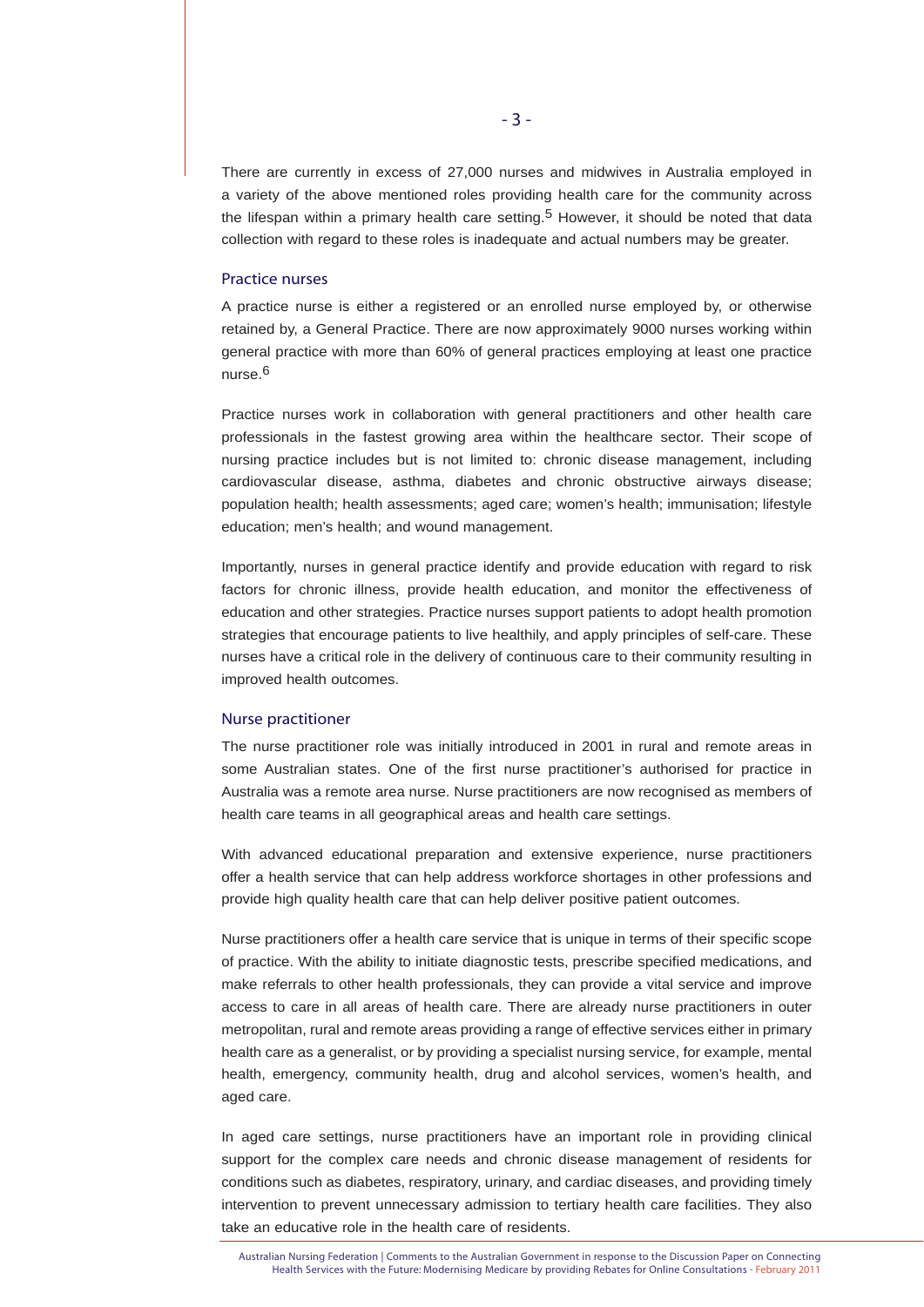#### Midwives

The practice of midwives' is described as being woman centred. Midwifery is a primary health care discipline founded on a partnership relationship between women and their midwife/s. Contemporary midwifery practice is based on a well health model of care.

Midwifery practice includes prevention and health promotion as well the development of care plans in collaboration with the women and other health practitioners to facilitate normal birth and minimise risk. Women assessed as either a medical or social risk are referred at the most appropriate point to the most relevant health practitioner and further care by the midwife may be provided within the context of a multidisciplinary approach.<sup>7</sup>

Midwives work in a unique partnership with a woman and give support, care and advice during the antenatal period, during birth and in the postpartum period, and care for the newborn and infant. Midwifery practice includes health counselling and education, not only for the woman, but also within the family and the community. Involved in this is antenatal education and preparation for parenthood, as well as follow up care of the woman in regards to sexual or reproductive health and care and assessment of the young child.

It is important to acknowledge that, in practice, it will predominantly be these nurses and midwives that will be providing administrative and clinical support for telehealth services at the 'patient end' of the online consultation.

## 3. Issues for consideration

#### 3.1 Optimal practice models

The ANF is pleased that under the new arrangements, Medicare rebates will also be available for the nurse practitioner, midwife, Aboriginal health worker or practice nurse to attend the 'patient end' of the consultation where clinically necessary.

This inclusion demonstrates an understanding of the role and scope of practice of these health professionals and recognises the important contribution they can make to the success of the scheme.

This model, however, still relies on a GP or nurse practitioner with a Medicare provider number being locally available with access to telehealth facilities. Some communities have no local GP but do however, have community or remote area nurses, Aboriginal health workers or other allied health professionals. Where available, it would be entirely appropriate for these health professionals to facilitate the telehealth service at the 'patient end' of the online consultation. For this reason, there are many rural and remote communities where, despite patient need for specialist consultation and the presence of qualified health professionals, this model as it is currently proposed could not be applied.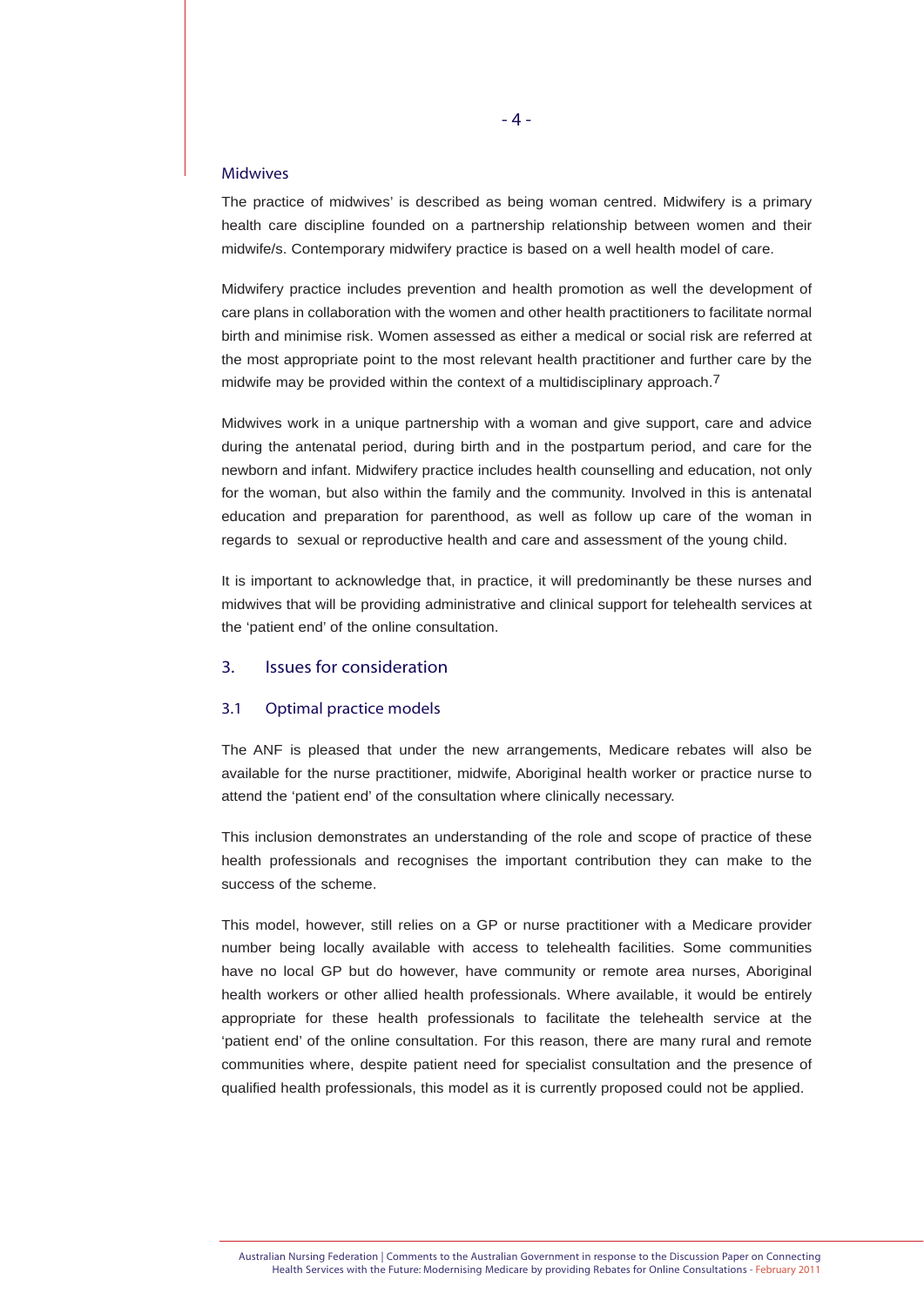For nurses and midwives to work to the full scope of their practice in the delivery of primary health care services in Australia, historical, professional and legislative barriers must be overcome. The capacity of professional nurses and midwives to make complex clinical judgements in collaboration with other health professionals in the primary health care setting needs to be recognised and acknowledged.

This Australian Government initiative provides the opportunity to improve consumer access to the safe and effective care that nurses and midwives already provide.

The time is right to consider an enhanced model of primary health care that extends beyond the services of a general practitioner to a multidisciplinary model to offer comprehensive, consumer centred primary health care services. Nurses and midwives know that all health care is a collaborative effort focused on positive outcomes for individuals and groups. It is essential that the expert and effective role of nurses and midwives is acknowledged and optimised to deliver improved health outcomes and better access for communities. When looking for new models of primary and community care to achieve these aims, governments need to look to nurses and midwives, the largest professional health workforce in the country. Nurses and midwives do not need to be co-located with or indeed employed by general practitioners to achieve this aim. In many rural and remote communities this is already the case. This important telehealth initiative need not be limited to current MBS Service Providers. The obvious solution is for nurses and midwives involved in the development of new optimal practice models for telehealth to be given access to Medicare items in their own right.

## 3.2 Optimal specialties

The discussion paper identifies the areas of medical specialty where telehealth services may be particularly beneficial. The ANF believes that the initiative should apply to all specialist medical and nursing services that are clinically relevant for patient care and should not be restricted to rural, remote and outer metropolitan areas.

Although the use of telehealth for non-procedural consultations seems the most obvious choice, the scheme should not be restricted to these consultations as some procedural telehealth applications are already in use. Nurses and Aboriginal health workers involved in the tele-otology program, use a video-otoscope to collect digital images of the eardrum. These images, along with a clinical history of the patient and other test results can be uploaded on the computer and sent for assessment by an ear specialist. The specialist can then view the information and provide advice to the health professional once an assessment has been made.

Specifying relevant specialties will potentially restrict sensible access to online consultation as agreed by the health care professionals involved.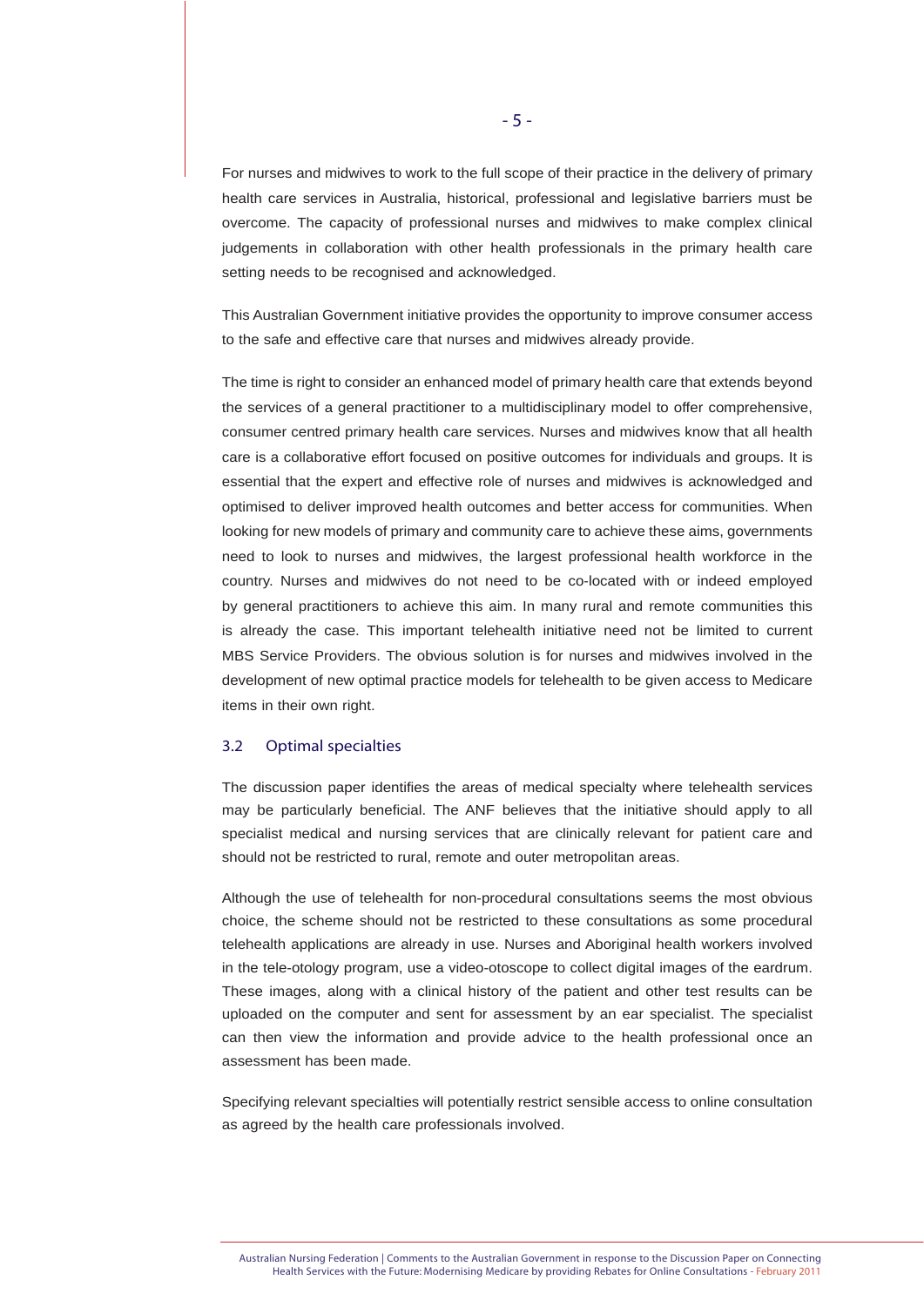#### 3.3 Remuneration models

Once the appropriate infrastructure for online consultations is established, the success of the scheme will depend on the administrative and clinical system supports. It is important to consider online consultation scheduling, health professional and patient preparation, ease of access to telehealth facilities and sharing of clinical data and reports between consultation sites. Unique MBS items for use solely on online consultations which include the provision of clinical support by the health professional attending the patient should be developed. These items should address and appropriately remunerate the required administrative and clinical supports.

## 3.4 Financial incentives

Nurses and midwives form the largest and most evenly distributed health professional groups working in rural and remote communities reflecting their vital role across these areas. However, there remains a recognised shortage and high turnover of appropriately skilled nurses and midwives.

Part of the problem with the nursing and midwifery workforce stems from disparities between the incentives provided to medical health professionals compared to nursing, midwifery and allied health, as well as a lack of recognition by governments for the work done by the nursing and midwifery workforce.

It is the view of ANF that nurses and midwives involved in the development of new optimal practice models require access to Medicare items in their own right. Nurses are being allocated an increasing number of items in the Medicare Benefits Schedule (MBS). There is growing evidence that the diversity of roles for practice nurses are expanding, and yet, it remains explicit in the MBS that any services provided by a practice nurse and charged as an MBS item are 'for and on behalf of' general practitioners.

Nurses and midwives are competent health professionals who can make autonomous clinical decisions and do not, indeed, undertake work 'for and on behalf of' any other health discipline. They are responsible and accountable for the nursing and midwifery care they provide and will, in fact, be held accountable for the provision of safe and competent care by the regulatory authority for nurses and midwives, the Nursing and Midwifery Board of Australia.

#### 3.5 Training and support

Nurses and midwives require access to up to date and reliable information and communication technologies (ICT) in order to deliver effective, evidence based care.

An Australian Government funded study of 10,000 nurses released in 2007<sup>8</sup> revealed nurses are frustrated by limited access to information technology, software that is not always fit for purpose, and a lack of opportunities for training in ICT. Many nurses are not being provided with the appropriate level of preparation and support to use ICT systems, often having to make do with low level skills, unreliable equipment, little or no technical support, or using personal equipment at home. Technical support is especially poor in more remote locations. This is having a negative effect on the ability of nurses to deliver safe and effective services to communities.

Australian Nursing Federation | Comments to the Australian Government in response to the Discussion Paper on Connecting Health Services with the Future: Modernising Medicare by providing Rebates for Online Consultations - February 2011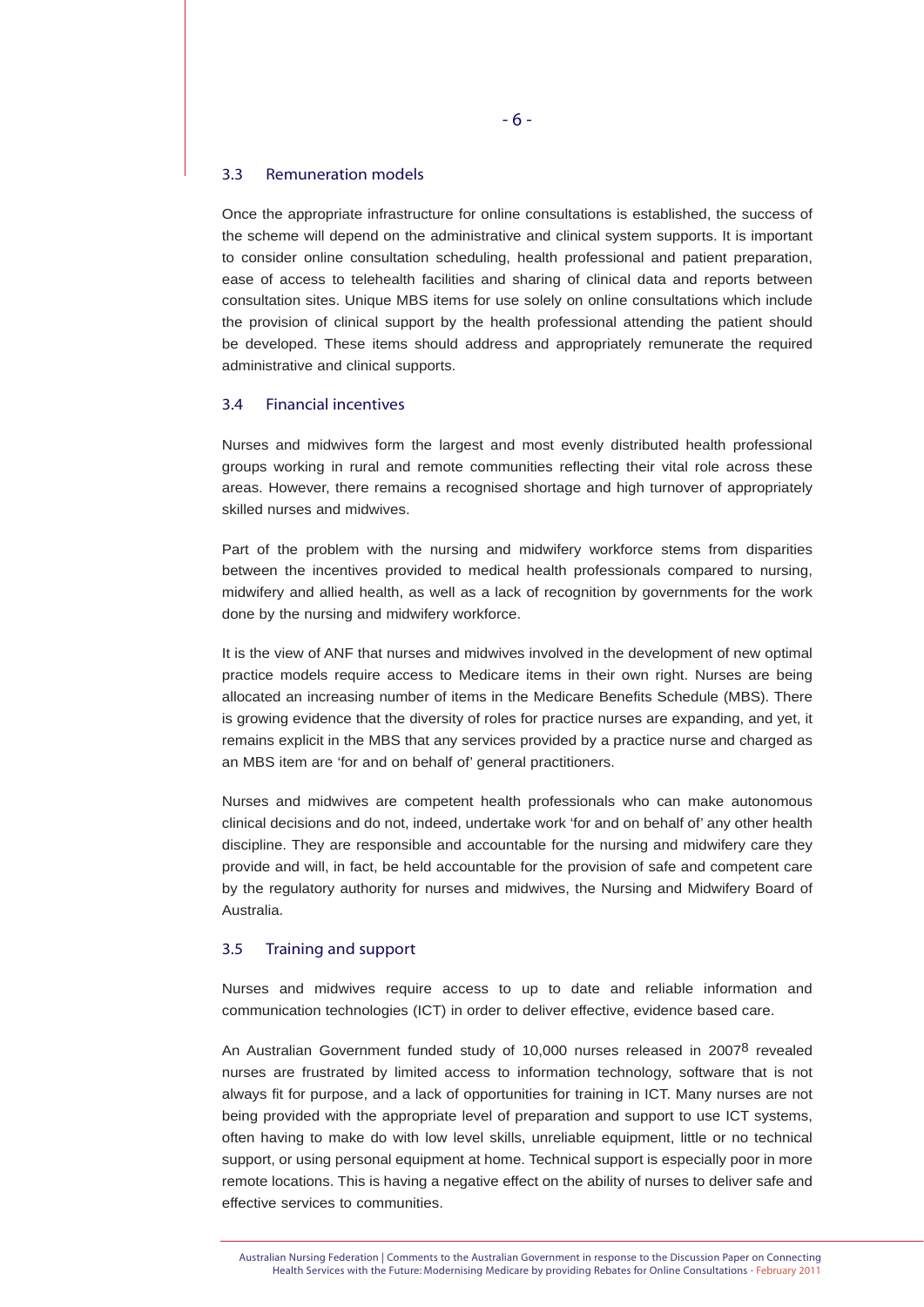An organised and equitable national approach is necessary for effective implementation and utilisation of ICT systems by nurses and midwives. This includes improvements in the provision of reliable equipment and formal education to develop competence in ICT use that will contribute to improved patient safety, evidence based care and the retention of nurses.

# 3.6 Technical issues

Information and communication technology (ICT) infrastructure is inadequate, less accessible and more expensive in rural, remote and outer metropolitan areas than cities. Power and communication lines are unreliable and limited. The effective use of ICT applications requires that health professionals possess new and different skills to manage equipment and resources for the benefit of the patient. Skilled and reliable technical training and professional support must be readily available and easily accessible to clinicians involved in the scheme.

# 4. Conclusion

The Australian Nursing Federation welcomes the opportunity to provide advice to the Department of Health and Ageing on the provision of Medicare rebates for online consultations. Nurses and midwives play a critical role in most areas of the Australian health care system which access MBS funding. While nurse practitioners and eligible midwives commenced accessing MBS items in November 2010 there is potential for a broader application of such funded services. Nurses and midwives are widely geographically distributed and working in a variety of other nursing and midwifery primary health care roles. It would be entirely clinically appropriate for these nurses and midwives to facilitate the telehealth service at the 'patient end' of the online consultation where this is required.

As the Australian union representing over 196,000 nurses and midwives, the ANF looks forward to continuing to contribute to the implementation of the Australian Government's initiative to modernise Medicare by providing rebates for online consultations. The ANF considers that this important Government initiative to provide rebates for online consultations will improve timely access to expert health care by the community with the essential support of the most appropriate health care professional.

Given the significant reliance on services provided by nurses and midwives in the Australian health sector, it is vital that nurses and midwives are involved in the design and roll out of this initiative.

- 7 -